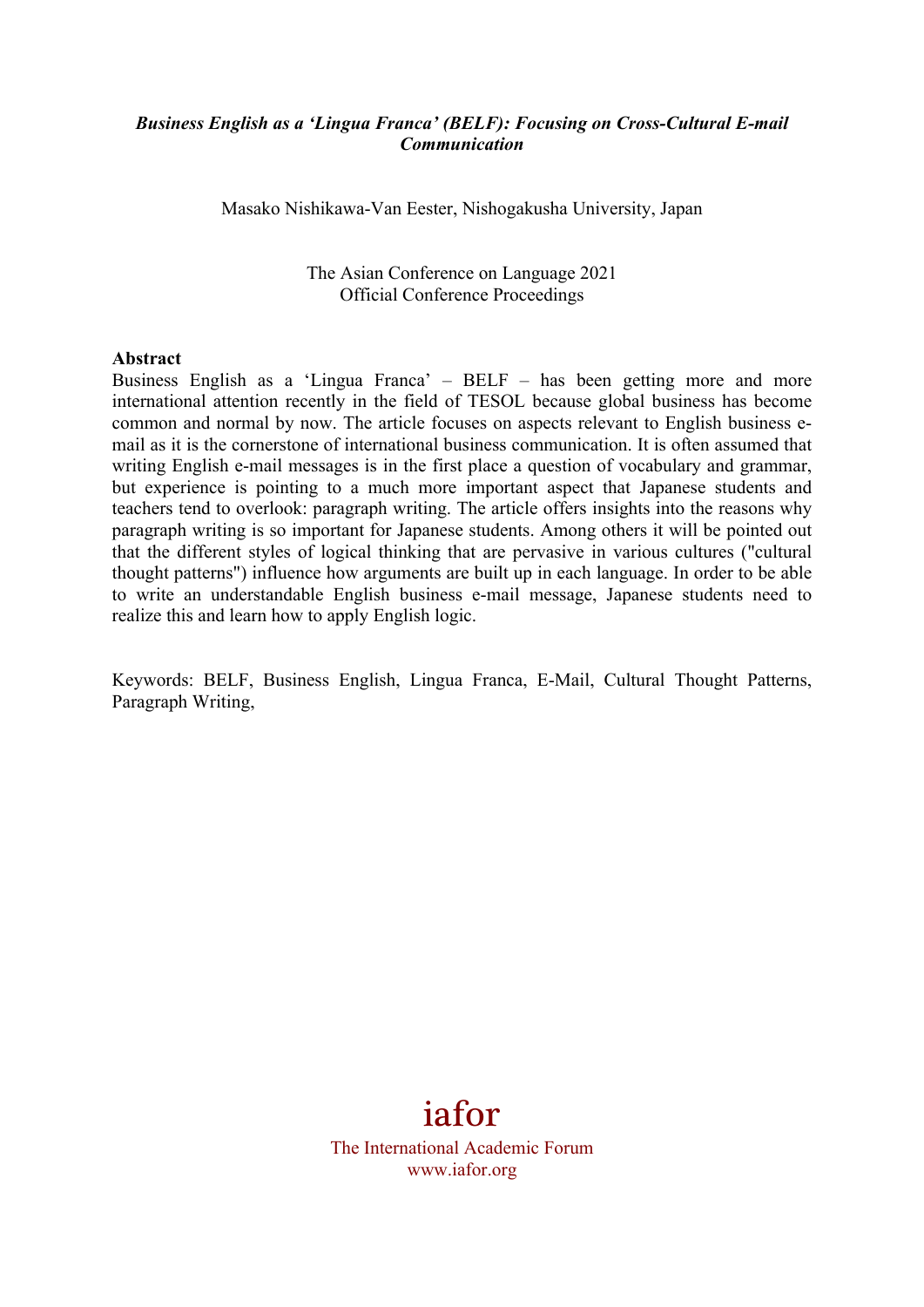#### **Introduction**

BELF, or Business English as a 'Lingua Franca,' has been getting more and more attention in the TESOL field. What is the definition of "Lingua Franca" then? According to Oxford Learner's Dictionary, it is explained as "a shared language of communication used between people whose main languages are different" with an example sentence as "English has become a lingua franca in many parts of the world." Kankaanranta and Louhiala-Salminen (2013) traced back the origin of the concept of "lingua franca," by citing Knapp and Meierkord, that it was a language variety used in the Mediterranean between the 15th and 19th century which enabled trade between people who did not share the native language.

Regarding the English language as a lingua franca, Crystal (2003) pointed out, in his work "English as a Global Language," that the consciousness of "a strong need for a lingua franca for the whole world emerged only in the twentieth century, in the 1950s in particular (p. 12). As more and more nations began joining global bodies such as the United Nations (since 1945), the World Bank (also 1945), UNESCO and UNICEF (both 1946), the World Health Organization (1948) and the International Atomic Energy Agency (1957). Furthermore, at a more restricted level, multinational and political organizations such as the Commonwealth and the European Union needed a single lingua franca for mutual understanding and communication.

As the need for more global communication in diverse fields, the English language has become the major language of the world. In Crystal's description (p. 13), it is getting quite normal that we can imagine a situation where a Japanese company director arranges interpreters and a venue to meet his German and Saudi Arabian contacts in Singapore to plan a multi-national deal. Or you could also imagine that they are going to just plug in to a 3-way online support system from where they respectively are. However, the most comfortable and least complicated alternative is to make use of just one language, English. Not only Crystal (2003) but also McKay (2002) pointed out that the need for a global language, a lingua franca, is particularly appreciated by the international academic and business communities. On the other hand, Kankaanranta and Planken referred to the ambiguity in studying of this specific field, explaining there has been relatively little systematic research that has focused on "how and why it matters" (p.3).

In any case, the English language teaching (ELT) business has become one of the major growth industries around the world (Crystal, p.112). From that perspective, Nishikawa-Van Eester and Van Eester researched BELF focusing on actual cross-cultural business scenes in Japan with an intention to report some pedagogical implications in realistic teaching/learning contexts (2021). This is to be discussed later in this article.

#### **World Englishes and Cultural Thought Patterns**

As seen in the previous section, English is not only the language of English-speaking countries such as the USA and the UK anymore; the dominance of English has penetrated nearly all global economic activities so that, as a factor for successful business development, it is absolutely necessary to consider and strategize how each individual's actual and practical English proficiency could be optimized (Kankaanranta and Planken, p.9).

Kachru categorized that there are basically three groups in the world from the perspective of the status of English use (see the graphic below), which he named 1) 'the inner circle,' 2) 'the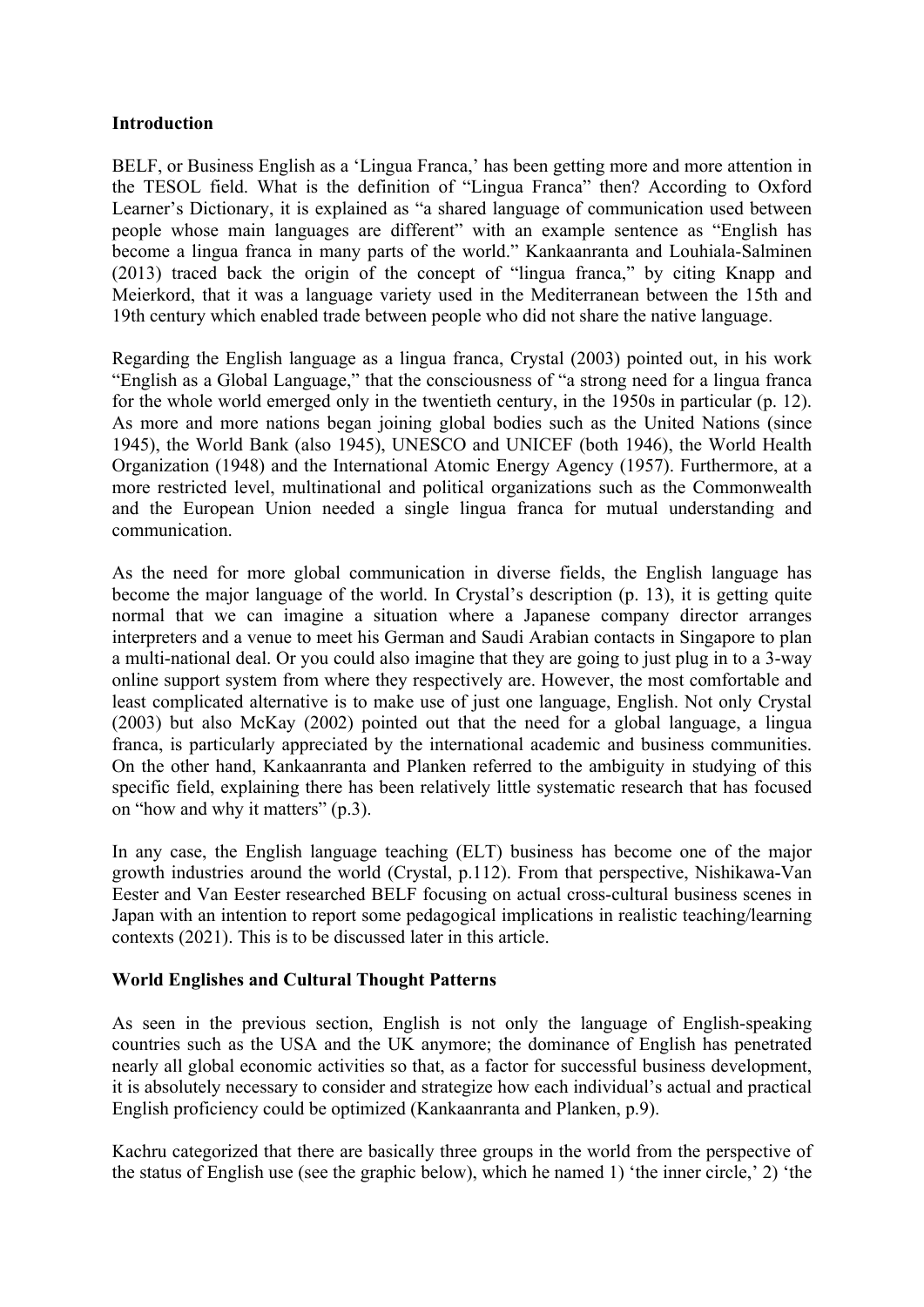outer/extended circle,' and 3) 'the expanding/extending circle' (Crystal, pp. 60-61). He defined these three circles as following: 1) refers to the countries where English is the primary language; 2) involves the earlier phases of the spread of English in non-native settings, where the language has become part of a country's chief institutions, and it plays an important 'second language (ESL)' role in a multilingual setting, and 3) involves the nations which recognize the importance of English as an international language though they do not have a history of colonization by members of 1), nor have given English any special administrative status. In this group, English is taught as a 'foreign language (EFL); There are some seventy-five territories in which English has held or continues to hold a special place, as a member of either 1) or 2).



Figure 1: 'Three Circles of English' by Kachru' from "English as a Global Language" by Crystal (2003, p.61)

According to Saraceni (2015), the notion of 'World Englishes (WE)' has made us realize the emergence of different varieties of English as a consequence of the language having spread all over the world (p. 79). He also noted that the field of WE is a descriptive, empirical study of 'nativized' varieties of English in Kachru's 'Outer Circle' (p. 5).

Thus, a large, non-English-native population, everywhere in the world, has to learn and use English. However, there is a lot of variety in these "Englishes." As shown in Kachru's categorization, different groups from diverse cultural, historical, geographical, and linguistic backgrounds use English in order to communicate with the rest of the world.

Kaplan stated (1966) that we think in a specific thought pattern, linked to the language that we use as our first language. He also described the thought patterns inherent in different language groups (see the graphic below).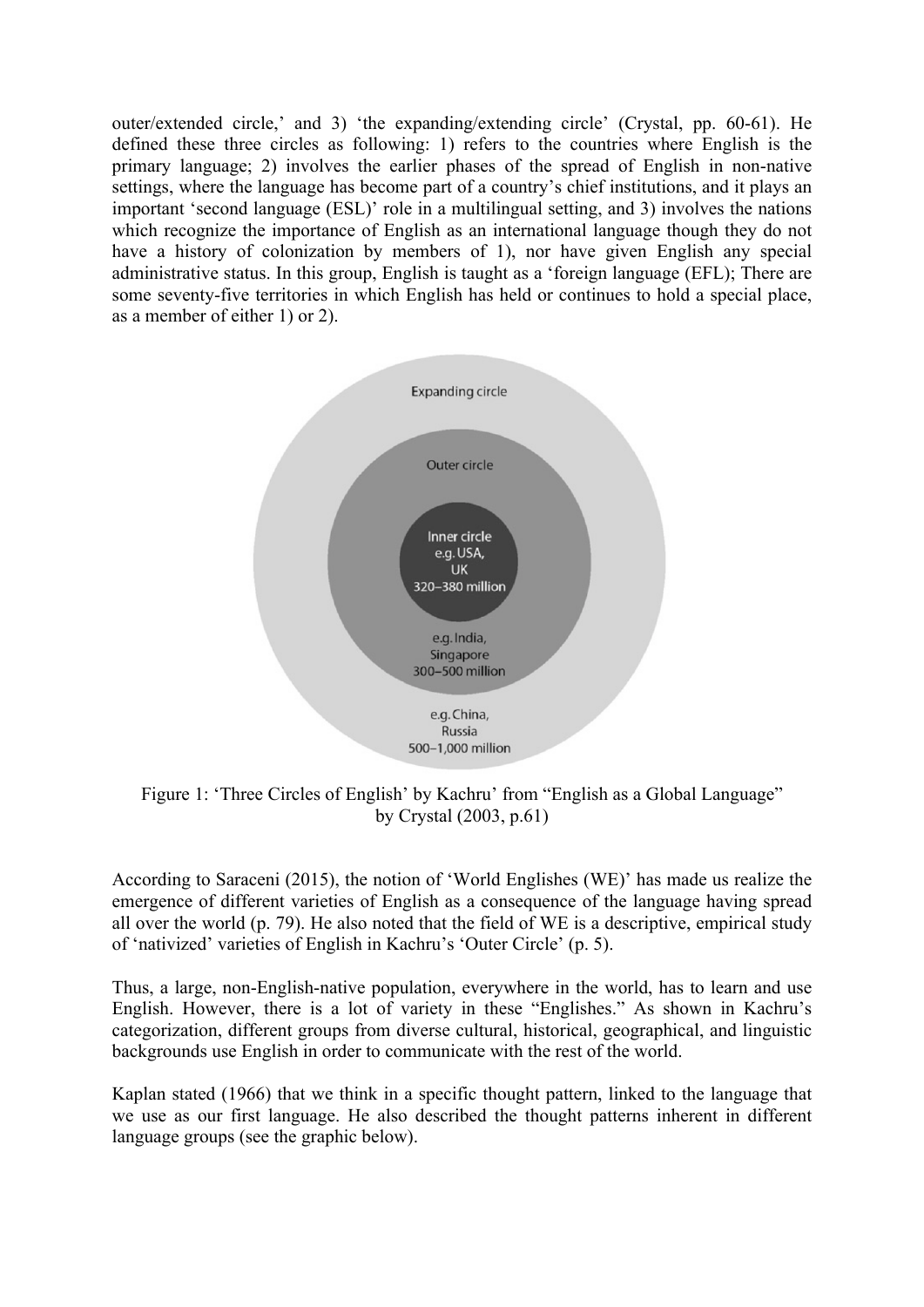

Figure 2: Kaplan, 1966

Presumably, a number of professional English teachers (especially those with ESL experience) have experienced Kaplan's findings for themselves. Now, based on this analysis by Kaplan, we can imagine what could happen if a Japanese native speaker with little training of doing so in English writes a business e-mail or gives a presentation. The reaction by a native or near-native speaker of English would be "What's the point?" or "Can you please explain it again?" Due to the nature of the Japanese way of thinking that avoids being linear and straight, the English (near-)native speaker gets confused. In order to overcome this shortcoming, it is effective to implement trainings to write based on the concept of paragraph writing.

## **Paragraph Writing**

 

A number of English-speaking universities worldwide have their own institutions such as "Writing Center" and "Writing Tutorial Services" at which they guide and coach their students how to write papers in classes as "Academic Writing" by using the method of Paragraph Writing. They all explain repeatedly the importance of Paragraph Writing when writing in English. This benefits the non-native speakers of English because they can learn, in its framework, how English logic flows and functions.

Regarding Japanese native speakers' writing in English, Okada's study pointed out that there are two major problems. One is their tendency to explain things randomly and focus on their emotional reactions, and the other is that they tend to express things ambiguously without presenting detailed facts or reasons due to a Japanese cultural tendency to avoid conflict (2018). Citing Hirose (2003) in her article, Okada described a phenomenon that the Japanese rarely practice expository or argumentative writing while they usually write about their personal experiences or impressions.

As presented in the graphic earlier in this article, this is a rhetorical feature of Japanese (Oriental languages). In order to avoid conflict, they are not logical or critical in their writing even when in English (Okada, p. 74). Okada further argued that this could be improved by explicitly teaching the English rhetoric to the Japanese students.

Paragraph writing techniques are of crucial importance in business e-mails, a critical component of the BELF environment. A sound logic flow in English e-mails is crucial for creating an equal and trusted long-distance business relationship.

<sup>&</sup>lt;sup>1</sup> Indiana University, University of North Carolina at Chapel Hill, University of Technology Sydney, and University of Toronto.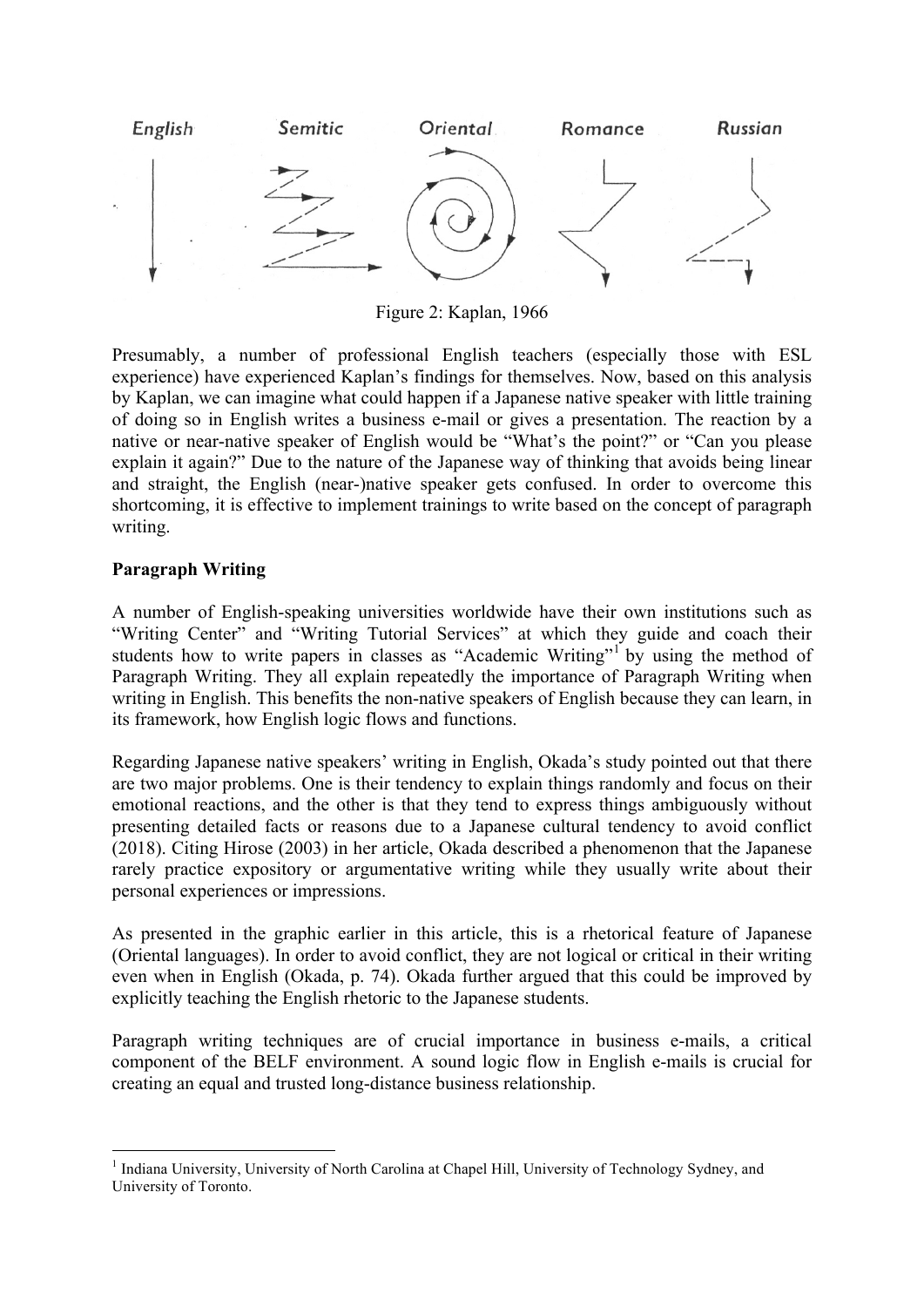## **E-mail Communication in BELF**

According to the study of Van Horen (2009), numerous researchers have been reporting American and Japanese business partners exchanging correspondences in English. From the cross-cultural perspective, he introduced Stanlaw's detailed documentation in 2004, concerning the strategic way English is used in the Japanese advertising industry. In this way, the use of English has become a target of analyses to TESOL/BELF researchers.

Nishikawa-Van Eester and Van Eester stated that BELF is at the core of the daily practice in their business operations and management, and that most of the communication between mainly European companies and their Japanese counterparts is done by English (2021). They pointed out that, contrary to other fields of WE, the correctness of the English language itself is not necessarily of importance in a BELF setting. Instead, what matters most is that the communication is correctly understood. They insist that, in BELF contexts, the English language is not a 'goal,' but just a 'tool' to use in order to achieve holistic and smooth interactions for mutual benefit.

From that viewpoint, Nishikawa-Van Eester and Van Eester argued how English should be taught, by presenting actual examples. The goal is again not to learn English itself but to acquire the ability to use English, optimized for fluent communications in BELF.

## **Discussion**

Here are two e-mail message interactions used as example by Nishikawa-Van Eester and Van Eester.

## **Example 1**

A. (European non-English native speaker, company X):

*I am XXXXX XXXXXXXX, working for X here in Tokyo. I got your mail via XXXXXXXX. Sorry for writing this mail in English, my written Japanese is not as good as my spoken Japanese.*

*We are interested in following up further on your request, but we would like to understand better what you need.*

*The easiest would be for me to come to your office so we can talk about this.*

*I can make myself available any of the remaining working days of the year except for Th 12/18 and Fri 12/19.*

*If you are interested, please let me know which date/time suits you best and which XXXXXXXX office you are located at.*

B. (Japanese native speaker, company Y):

*Thank you for sending an email to me.*

*I didn't know X is in Tokyo.*

*And I please to hear your schedule this week.* 

*I share your information with engineering side. And I have checked their schedule.*

*It is better to set a meeting 10am-12am December 19 XXXXXXXX*

*However I couldn't check all attendance's schedule. So the limited attends will join To the meeting.*

*Anyway we expect to meet you next Friday. If you can send any information in advance, We read it, and we prepare any questions to you.*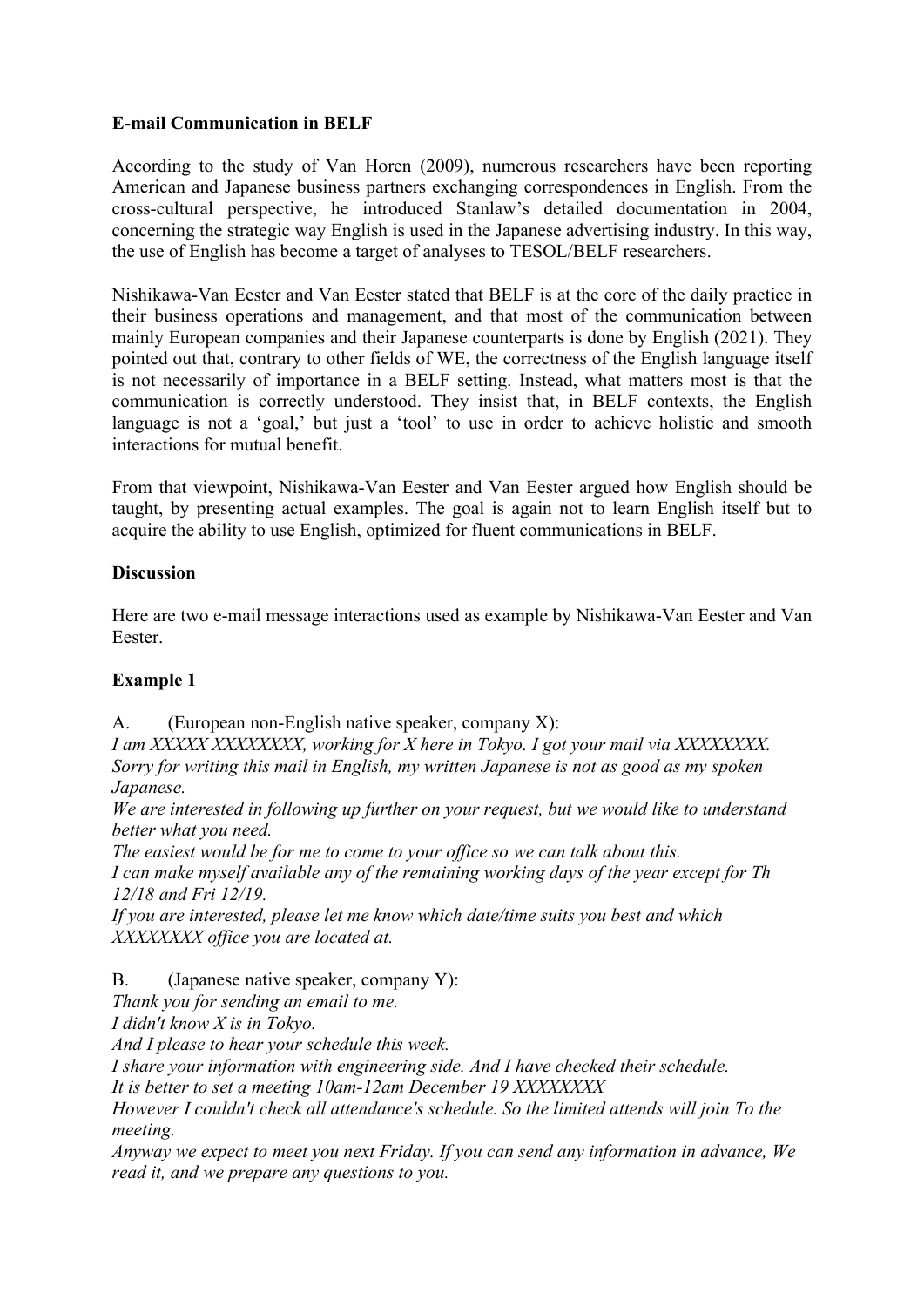*Have you ever been XXXXXXXX I attached the file of guide to XXXXXX I look forward to meeting you.*

## **Example 2**

A. (European non-English native speaker, company X): *We would like to do the call on Friday January 9 at 17:00 JST (9:00 CET). If that date/time is OK for you, I will come to your office and we can do the call together.*

C. (Japanese native speaker, company Z): *I agree with your proposal. I will reconfirm with you this conference call, in new year.*

In the first example, it is obvious that something went wrong. There is a major misunderstanding between these two businesspeople. A suggested to meet each other for further business opportunities by giving actual dates. He told explicitly that he would not be available on December 19, however, B scheduled the meeting for that day. It was obvious that B's English proficiency was not high enough to understand the meaning of 'except for,' on the other hand, A should/could have used much simpler expressions, by realizing the possible language limitations of Japanese English-users.

The second example is a good one as far as the aspect of BELF is concerned. Although English is not always correctly used in this situation, the meaning is perfectly clear. The 'errors' observed in the context do not hinder the communicators' interactions probably because all expressions are straightforward, and the flow and communication are established as a whole.

BELF is a genre that has not been studied and explored deeply and widely enough. We need to deliberately think what we should teach in BELF classes and how we should teach them in Japan. One certain point is that BELF should be regarded as one of ESP, or English for Specific Purposes, and the target students should learn BELF in the class of Business English, not Literature nor English Grammar.

Naturally and consequently, the teaching material for them have to cover appropriate business scenes and manners. The students need to acquire proper way of behaviors in multicultural contexts, and thus, the teaching materials need to be basically authentic reflecting the reality in cross-cultural business scenes. The students also need to learn more than just the English language. They are required to understand the situation itself in which they are supposed to react and interact in an appropriate manner taking the languagecapabilities and cultural context of the counterpart into consideration.

#### **Conclusion**

It is interesting to see that, in BELF contexts, it sometimes does not matter if the language usage itself is correct. For instance, lexical or syntactical correctness might be merely a secondary issue. Therefore, teaching learners to be able to operate in BELF situations requires a different approach from teaching English for the sake of English.

That might be the crucial and determining aspect in the Japanese educational system because, as reported by Taguchi, Magid and Papi (2009), Japan is a country where English is in the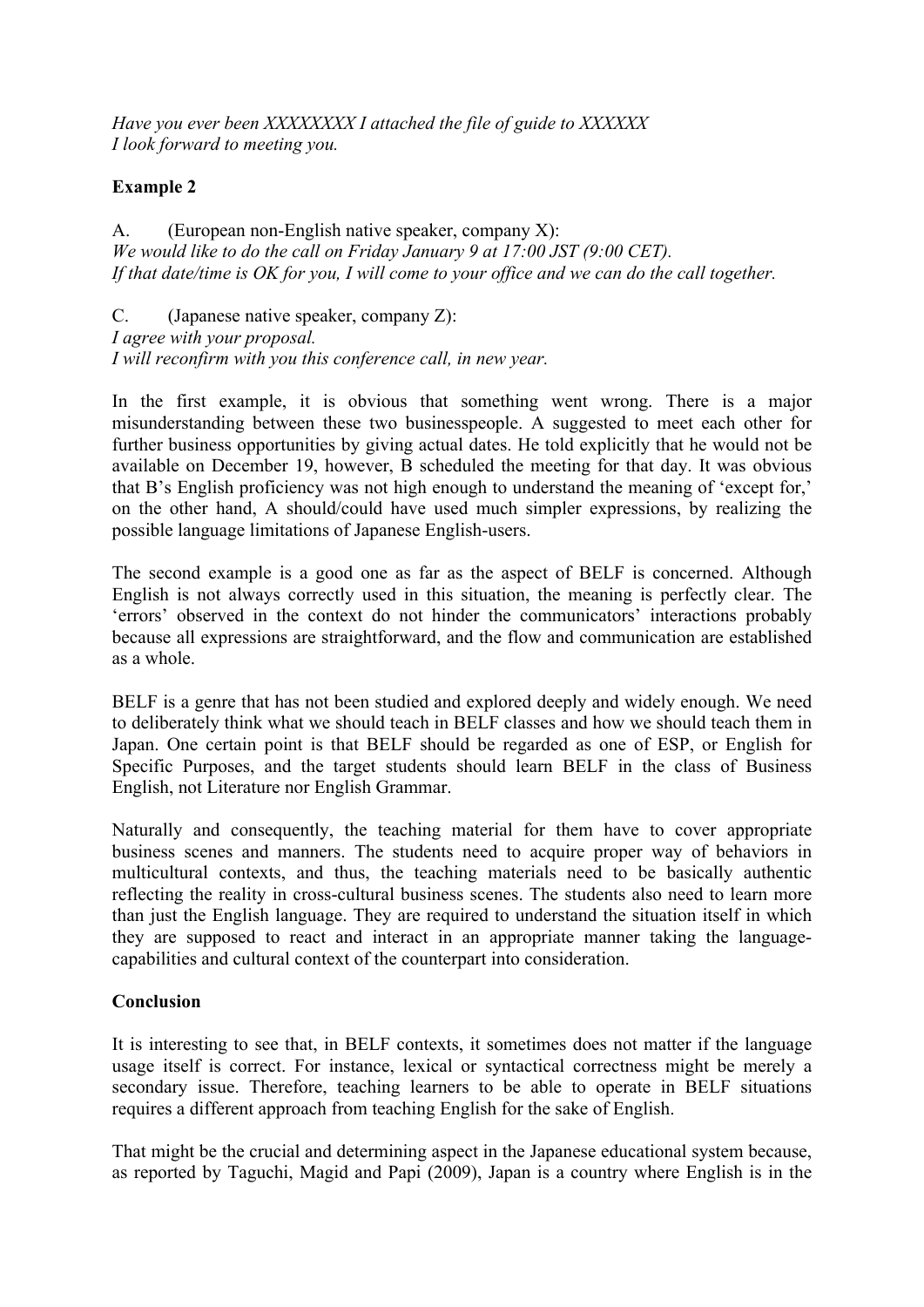first place considered to be one of the most important school subjects, instead of being regarded a communicative tool in the real world.

It would be beneficial for Japanese learners of BELF if the classroom is an actual site where a holistic approach can take place as the entire milieu itself provides people with more authentic examples in daily life.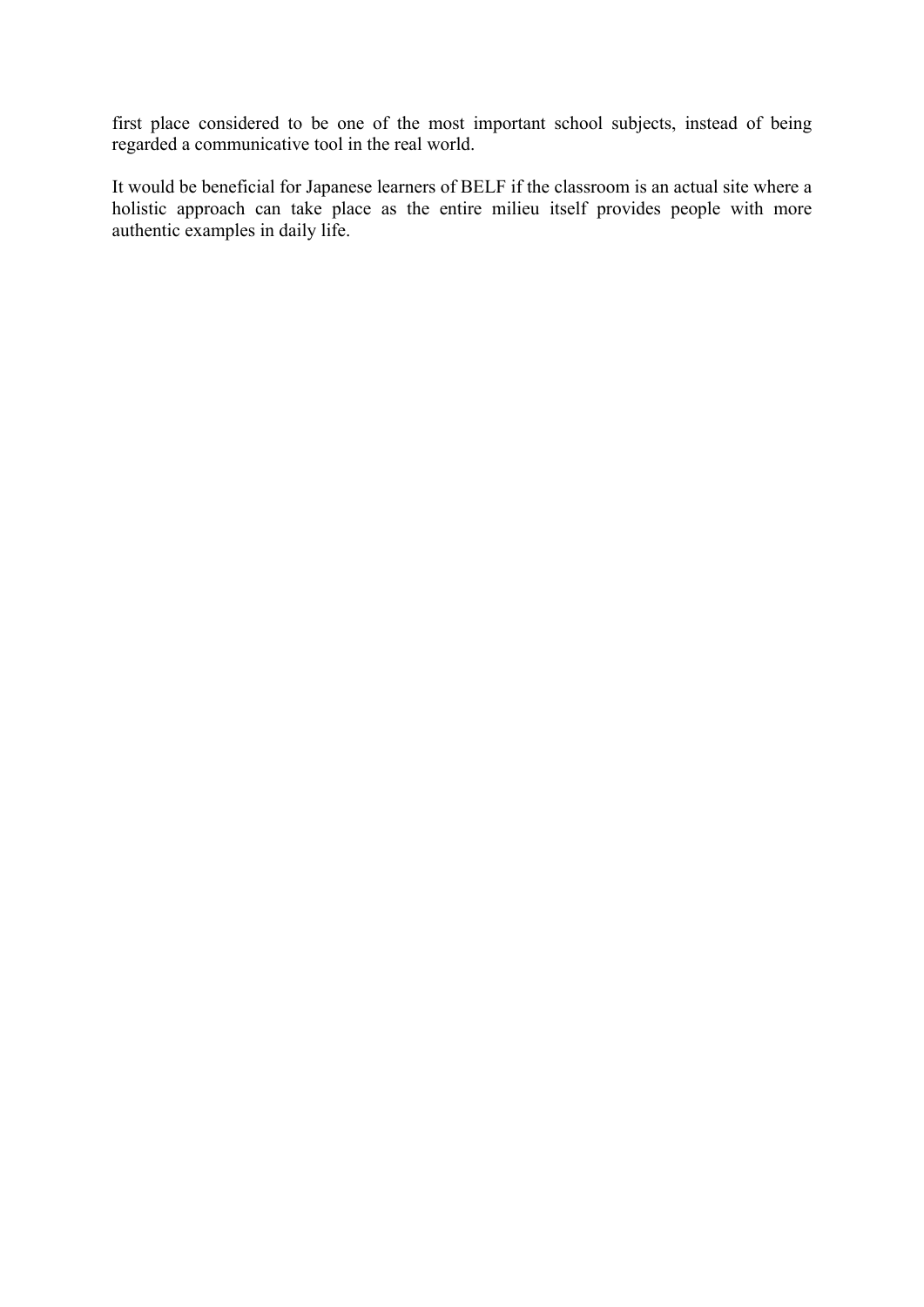#### **References**

- Crystal, D. (2003). *English as a Global Language* (2nd ed.). New York, NY: Cambridge University Press.
- Indiana University Writing Tutorial Services, Writing Guides. Paragraphs & Topic Sentences. Retrieved on March 20, 2021, from: https://wts.indiana.edu/writingguides/paragraphs-and-topic-sentences.html
- Kankaanranta, A. & Louhiala-Salminen, L. (2013). "What language does global business speak?" – The concept and development of BELF. *Ibérica 26*. 17-34. Asociación Europea de Lenguas para Fines Específicos Cádiz, España. Retrieved on November 3, 2020, from: https://www.redalyc.org/pdf/2870/287028373002.pdf
- Kankaanranta, A. & Planken, B. (2010). BELF competence as business knowledge of internationally operating business professionals. *Journal of Business Communication, Special Issue of Language Matters, Part 2, 47(4),* 380-407.
- Kaplan, R. (1966). *Language Learning, 16.* (1-2). Cultural thought patterns in intercultural education. Retrieved on October 1, 2020, from: https://ksuweb.kennesaw.edu/~djohnson/6750/kaplan.pdf
- lingua-franca noun Definition, pictures, pronunciation and usage notes. Oxford Advanced Learner's Dictionary at OxfordLearnersDictionaries.com Retrieved on November 3, 2020, from: https://www.oxfordlearnersdictionaries.com/definition/english/linguafranca
- McKay, S. L. (2002). *Teaching English as an international language.* New York, NY: Cambridge University Press.
- Nishikawa-Van Eester, M. & Van Eester, D. (2021). BELF, or "Business English as a Lingua Franca": focusing on TESOL in Japan. *Journal of International Politics and Economics, 27,* 121-131. Tokyo: Faculty of International Politics and Economics, Nishogakusha University.
- Okada, R. (2018). Challenges in Teaching Japanese EFL Students to Express Themselves Logically. *Asian Education Studies, 3*(1)*,* 73 – 82.
- Saraceni, M. (2015). *World Englishes*. London: Bloomsbury.
- Taguchi, T., Magid M., & Papi, M. (2009). The L2 Motivational Self System among Japanese, Chinese and Iranian Learners of English: A Comparative Study. In Dörnyei, Z. & Ushioda, E.(Eds.) *Motivation, Language Identity and the L2 Self.* Bristol: Multilingual Matters. 66 – 97.
- University of North Carolina at Chapel Hill, The Writing Center, Paragraphs. Retrieved on March 20, 2021, from:https://writingcenter.unc.edu/tips-and-tools/paragraphs/